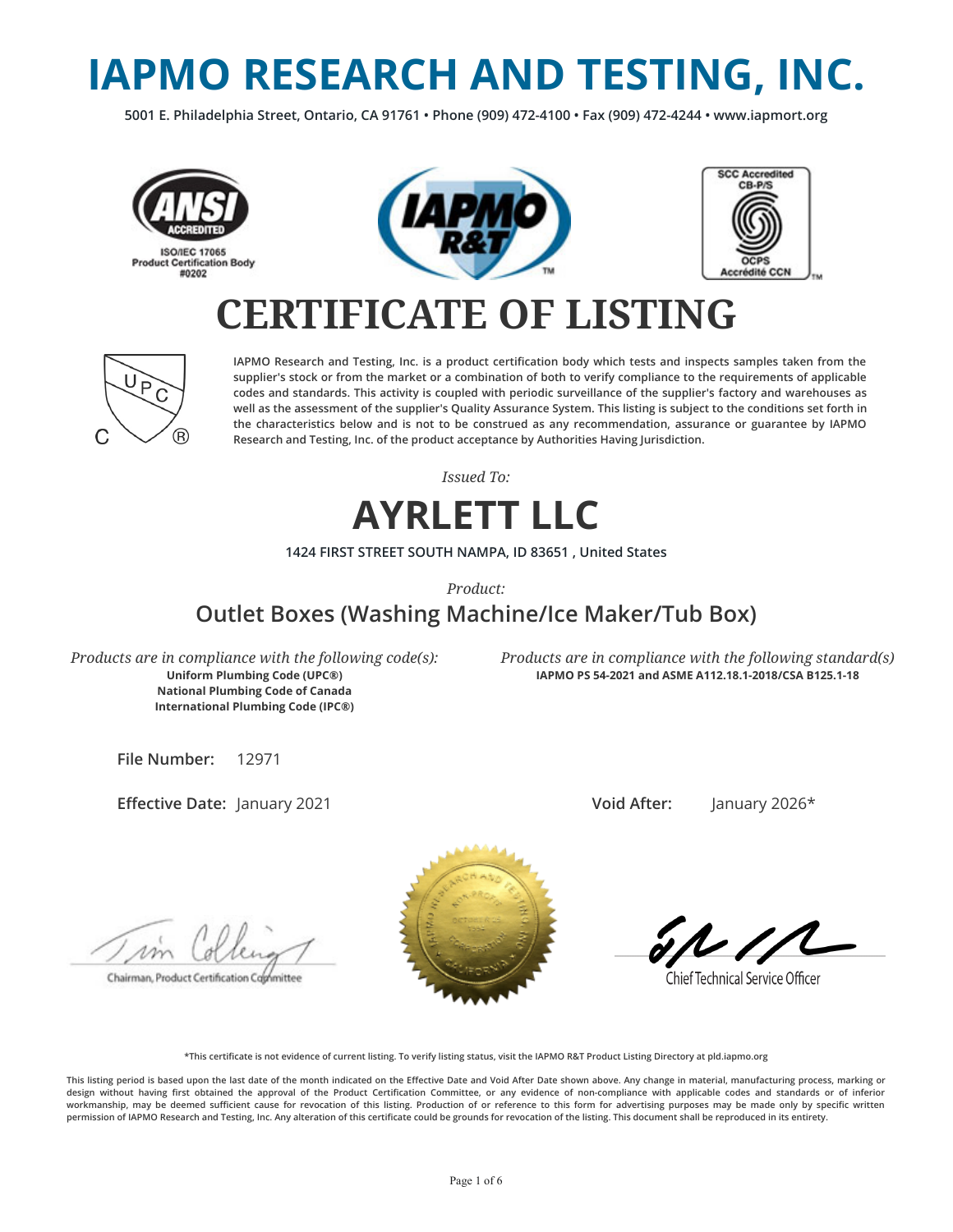

**Issued To:** AYRLETT LLC **Example 2021 Effective Date:** January 2021

**File Number:** 12971

**Product:** Outlet Boxes (Washing Machine/Ice Maker/Tub Box)

**Void After:** January 2026

This certificate is not evidence of current listing.To verify listing status, visit the IAPMO R&T Product Listing Directory at pld.iapmo.org

#### **Identification:**

Manufacturer's name or trademark shall be permanently and legibly marked. The product shall also bear the cUPC® certification mark.

#### **Characteristics:**

Metallic or plastic utility boxes intended for plumbing applications such as washing machine outlet boxes, ice marker boxes or tub boxes. To be installed in accordance with the manufacturer's instructions and the requirements of the latest edition of the Uniform Plumbing Code and the National Plumbing Code of Canada.

Products listed on this certificate have been tested by an IAPMO R&T recognized laboratory. This recognition has been granted based upon the laboratory's compliance to the applicable requirements of ISO/IEC 17025.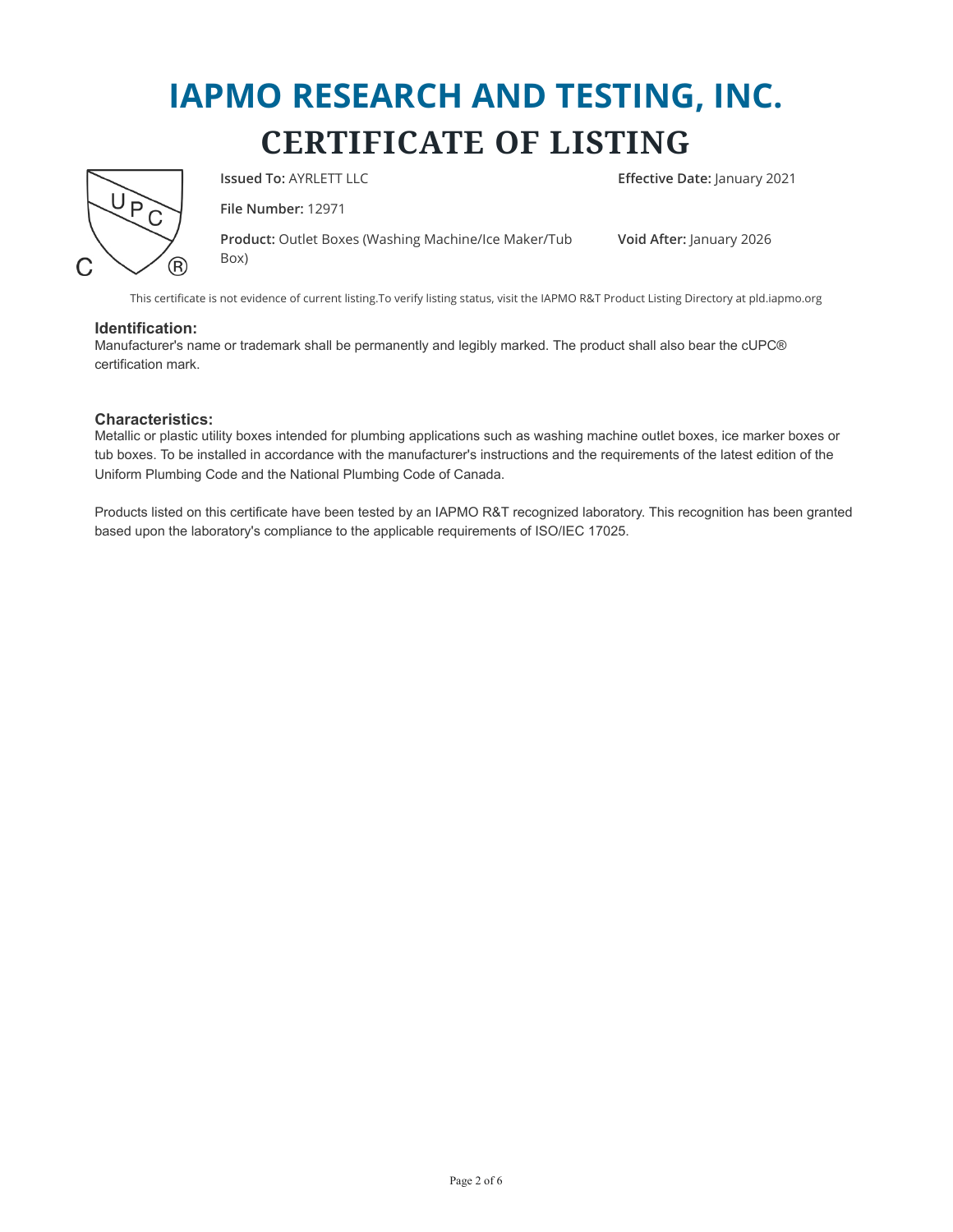

**Issued To:** AYRLETT LLC **Effective Date:** January 2021

**File Number:** 12971

**Product:** Outlet Boxes (Washing Machine/Ice Maker/Tub Box)

**Void After:** January 2026

This certificate is not evidence of current listing.To verify listing status, visit the IAPMO R&T Product Listing Directory at pld.iapmo.org

#### **Models**

#### **Outlet Boxes WM/UI**

| <b>Model Number</b> | <b>Description</b>                                              |
|---------------------|-----------------------------------------------------------------|
| FR2071              | Small In One Fire Rated with Valve & CPVC Attachment            |
| FR2072              | Small In One Fire Rated with Valve & 1960 Attachment            |
| FR2073              | Small In One Fire Rated with Valve & Pex Attachment             |
| FR2074              | Small In One Fire Rated with Valve & MIP Attachment             |
| FR2271              | Small In One Fire Rated With Valve + Arrester & CPVC Attachment |
| FR2272              | Small In One Fire Rated With Valve + Arrester & 1960 Attachment |
| FR2273              | Small In One Fire Rated With Valve + Arrester & PEX Attachment  |
| FR2274              | Small In One Fire Rated With Valve + Arrester & MIP Attachment  |
| FR2081/FRB081       | Multi-Pro Fire Rated with Valve & CPVC Attachment               |
| FR2082/FRB082       | Multi-Pro Fire Rated with Valve & 1960 Attachment               |
| FR2083/FRB083       | Multi-Pro Fire Rated with Valve & Pex Attachment                |
| FR2084/FRB084       | Multi-Pro Fire Rated with Valve & MIP Attachment                |
| FR2281/FRB281       | Multi-Pro Fire Rated With Valve + Arrester & CPVC Attachment    |
| FR2282/FRB282       | Multi-Pro Fire Rated With Valve + Arrester & 1960 Attachment    |
| FR2283/FRB283       | Multi-Pro Fire Rated With Valve + Arrester & PEX Attachment     |
| FR2284/FRB284       | Multi-Pro Fire Rated With Valve + Arrester & MIP Attachment     |
| FR2091/FRB091       | Twin Box Fire Rated With Valve & CPVC Attachment                |
| FR2092/FRB092       | Twin Box Fire Rated With Valve & 1960 Attachment                |
| FR2093/FRB093       | Twin Box Fire Rated With Valve & Pex Attachment                 |
| FR2094/FRB094       | Twin Box Fire Rated With Valve & MIP Attachment                 |
| FR2292/FRB292       | Twin Box Fire Rated With Valve + Arrester & CPVC Attachment     |
| FR2292/FRB292       | Twin Box Fire Rated With Valve + Arrester & 1960 Attachment     |
| FR2293/FRB293       | Twin Box Fire Rated With Valve + Arrester & Pex Attachment      |
| FR2294/FRB294       | Twin Box Fire Rated With Valve + Arrester & MIP Attachment      |
| FRPT-Box/FRAT-Box   | Air Admittance Valve Box Fire Rated with Louvered Cover         |
| FR3900              | UI Box Fire Rated                                               |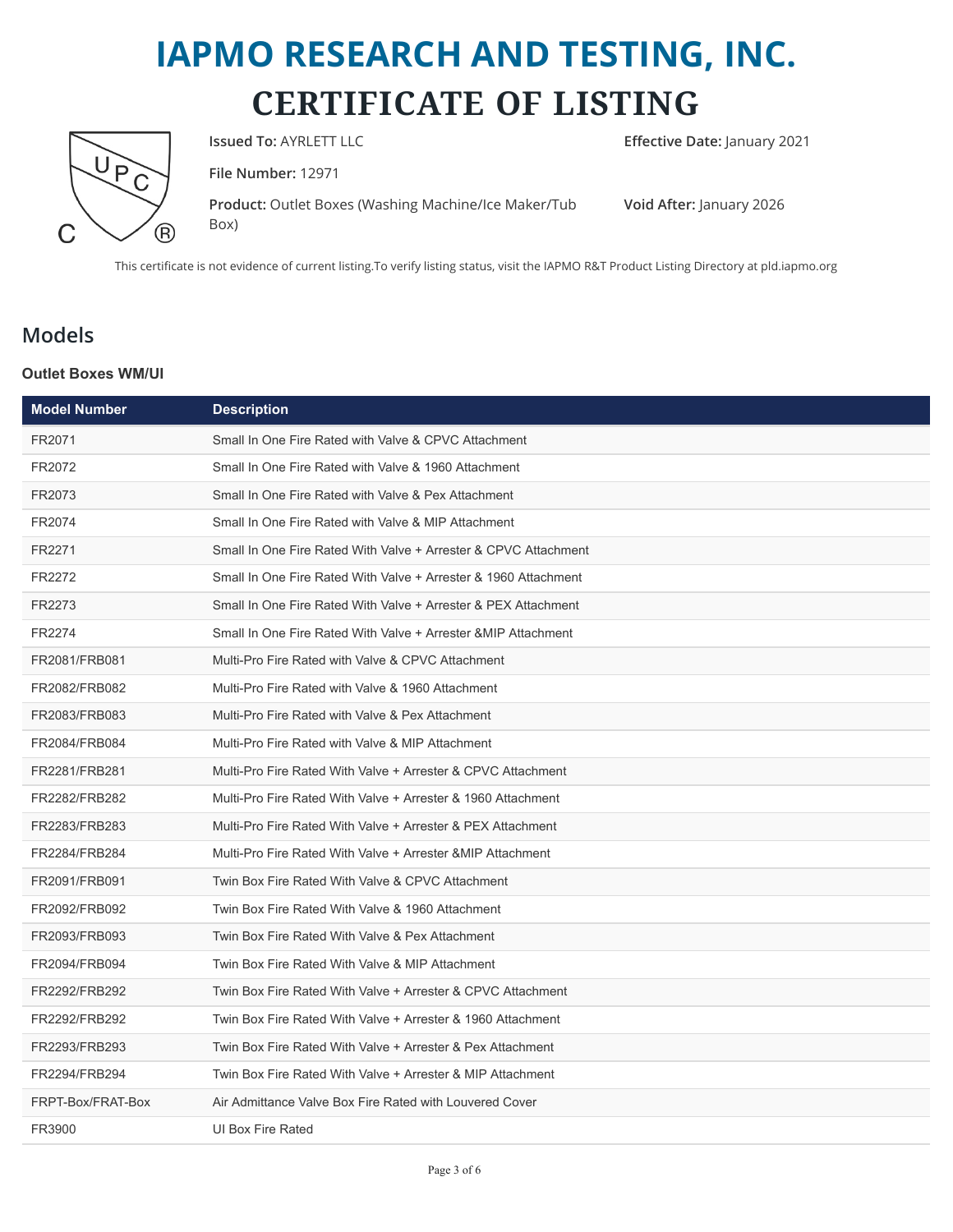|  | <u>බ</u> |
|--|----------|

**Issued To:** AYRLETT LLC **Effective Date:** January 2021

**File Number:** 12971

**Product:** Outlet Boxes (Washing Machine/Ice Maker/Tub Box)

**Void After:** January 2026

This certificate is not evidence of current listing.To verify listing status, visit the IAPMO R&T Product Listing Directory at pld.iapmo.org

| <b>Model Number</b>         | <b>Description</b>                                              |
|-----------------------------|-----------------------------------------------------------------|
| FR3901                      | Small In One Box Fire Rated                                     |
| FR3902                      | Twin Box Fire Rated                                             |
| FR3903                      | Utility Box Fire Rated                                          |
| <b>JBSFR2071</b>            | Small In One Fire Rated with Valve & CPVC Attachment            |
| <b>JBSFR2072</b>            | Small In One Fire Rated with Valve & 1960 Attachment            |
| <b>JBSFR2073</b>            | Small In One Fire Rated with Valve & Pex Attachment             |
| <b>JBSFR2074</b>            | Small In One Fire Rated with Valve & MIP Attachment             |
| <b>JBSFR2271</b>            | Small In One Fire Rated With Valve + Arrester & CPVC Attachment |
| <b>JBSFR2272</b>            | Small In One Fire Rated With Valve + Arrester & 1960 Attachment |
| <b>JBSFR2273</b>            | Small In One Fire Rated With Valve + Arrester & PEX Attachment  |
| <b>JBSFR2274</b>            | Small In One Fire Rated With Valve + Arrester & MIP Attachment  |
| JBSFR2081/JBSFRB081         | Multi-Pro Fire Rated with Valve & CPVC Attachment               |
| JBSFR2082/JBSFRB082         | Multi-Pro Fire Rated with Valve & 1960 Attachment               |
| JBSFR2083/JBSFRB083         | Multi-Pro Fire Rated with Valve & Pex Attachment                |
| JBSFR2084/JBSFRB084         | Multi-Pro Fire Rated with Valve & MIP Attachment                |
| JBSFR2281/JBSFRB281         | Multi-Pro Fire Rated With Valve + Arrester & CPVC Attachment    |
| JBSFR2282/JBSFRB282         | Multi-Pro Fire Rated With Valve + Arrester & 1960 Attachment    |
| JBSFR2283/JBSFRB283         | Multi-Pro Fire Rated With Valve + Arrester & PEX Attachment     |
| BSFR2284/JBSFRB284          | Multi-Pro Fire Rated With Valve + Arrester & MIP Attachment     |
| JBSFR2091/JBSFRB091         | Twin Box Fire Rated With Valve & CPVC Attachment                |
| JBSFR2092/JBSFRB092         | Twin Box Fire Rated With Valve & 1960 Attachment                |
| JBSFR2093/JBSFRB093         | Twin Box Fire Rated With Valve & Pex Attachment                 |
| JBSFR2094/JBSFRB094         | Twin Box Fire Rated With Valve & MIP Attachment                 |
| JBSFR2292/JBSFRB292         | Twin Box Fire Rated With Valve + Arrester & CPVC Attachment     |
| JBSFR2292/JBSFRB292         | Twin Box Fire Rated With Valve + Arrester & 1960 Attachment     |
| JBSFR2293/JBSFRB293         | Twin Box Fire Rated With Valve + Arrester & Pex Attachment      |
| JBSFR2294/JBSFRB294         | Twin Box Fire Rated With Valve + Arrester & MIP Attachment      |
| JBSFRPT-Box/JBSFRAT-<br>Box | Air Admittance Valve Box Fire Rated with Louvered Cover         |
| <b>JBSFR3900</b>            | UI Box Fire Rated                                               |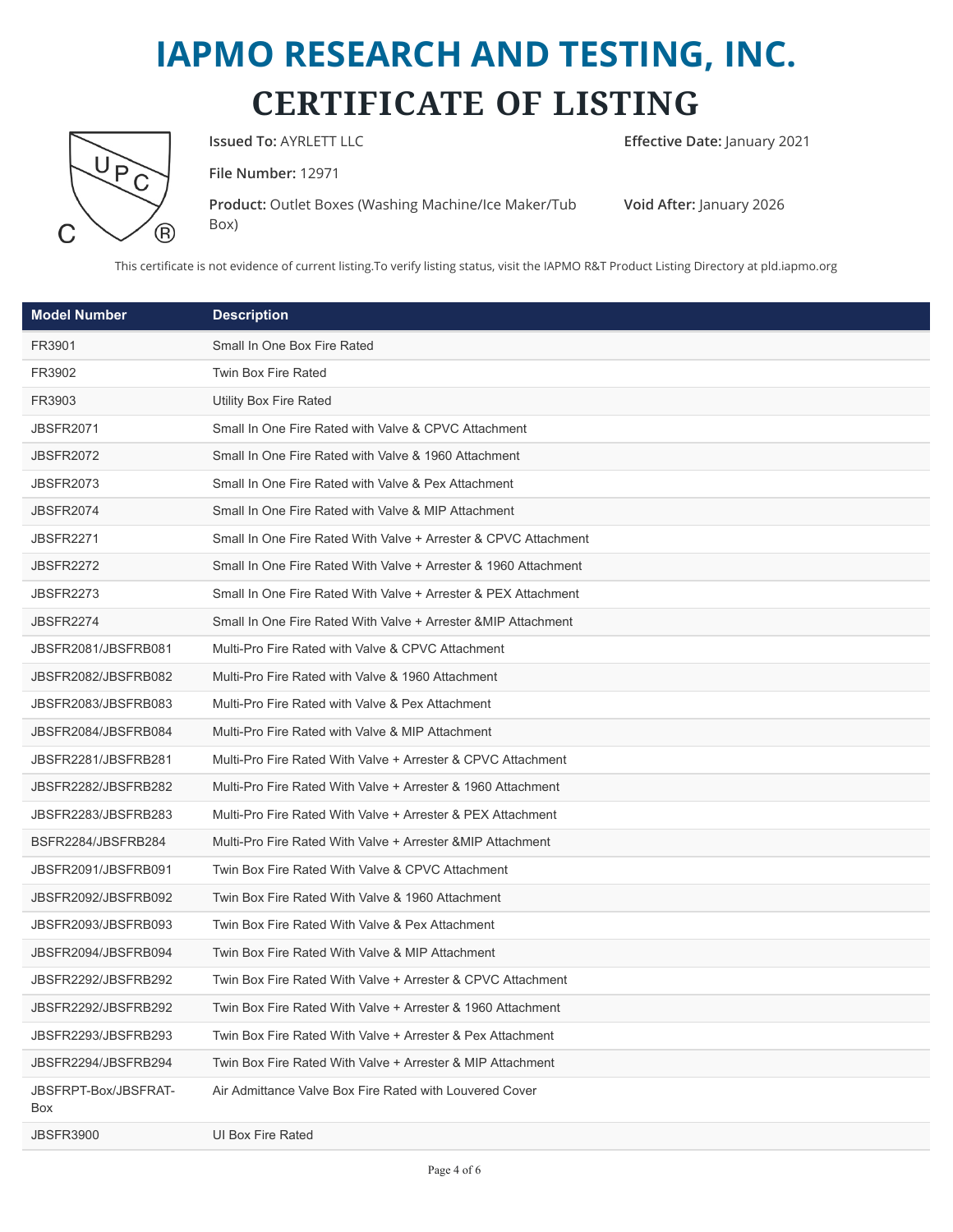**Issued To:** AYRLETT LLC **Example 2021 Effective Date:** January 2021

**File Number:** 12971

**Product:** Outlet Boxes (Washing Machine/Ice Maker/Tub Box)

**Void After:** January 2026

This certificate is not evidence of current listing.To verify listing status, visit the IAPMO R&T Product Listing Directory at pld.iapmo.org

| <b>Model Number</b> | <b>Description</b>                                                                  |
|---------------------|-------------------------------------------------------------------------------------|
| <b>JBSFR3901</b>    | Small In One Box Fire Rated                                                         |
| <b>JBSFR3902</b>    | <b>Twin Box Fire Rated</b>                                                          |
| <b>JBSFR3903</b>    | <b>Utility Box Fire Rated</b>                                                       |
| <b>JBSFR4071</b>    | Fire Rated 3/8" Kitchen/Dishwasher Supply Box - CPVC                                |
| <b>JBSFR4072</b>    | Fire Rated 3/8" Kitchen/Dishwasher Supply Box - F1960                               |
| <b>JBSFR4073</b>    | Fire Rated 3/8" Kitchen/Dishwasher Supply Box - PEX                                 |
| <b>JBSFR4074</b>    | Fire Rated 3/8" Kitchen/Dishwasher Supply Box - MIP                                 |
| <b>JBSFR4271</b>    | Fire Rated 3/8" Kitchen/Dishwasher Supply Box w/ Arrester on DCT Valve Only - CPVC  |
| <b>JBSFR4272</b>    | Fire Rated 3/8" Kitchen/Dishwasher Supply Box w/ Arrester on DCT Valve Only - F1960 |
| <b>JBSFR4273</b>    | Fire Rated 3/8" Kitchen/Dishwasher Supply Box w/ Arrester on DCT Valve Only - PEX   |
| <b>JBSFR4274</b>    | Fire Rated 3/8" Kitchen/Dishwasher Supply Box w/ Arrester on DCT Valve Only - MIP   |
| <b>JBSFR4471</b>    | Fire Rated 3/8" Lavatory Outlet Box - CPVC                                          |
| <b>JBSFR4472</b>    | Fire Rated 3/8" Lavatory Outlet Box - F1960                                         |
| <b>JBSFR4473</b>    | Fire Rated 3/8" Lavatory Outlet Box - PEX                                           |
| <b>JBSFR4474</b>    | Fire Rated 3/8" Lavatory Outlet Box - MIP                                           |
| <b>JBSFR4671</b>    | Fire Rated 3/8" Toilet/Dishwasher Box - CPVC                                        |
| <b>JBSFR4672</b>    | Fire Rated 3/8" Toilet/Dishwasher Box - F1960                                       |
| <b>JBSFR4673</b>    | Fire Rated 3/8" Toilet/Dishwasher Box - PEX                                         |
| <b>JBSFR4674</b>    | Fire Rated 3/8" Toilet/Dishwasher Box - MIP                                         |
| <b>JBSFR4871</b>    | Fire Rated 3/8" Toilet/Dishwasher Box w/ Arrester - CPVC                            |
| <b>JBSFR4872</b>    | Fire Rated 3/8" Toilet/Dishwasher Box w/ Arrester - F1960                           |
| <b>JBSFR4873</b>    | Fire Rated 3/8" Toilet/Dishwasher Box w/ Arrester - PEX                             |
| <b>JBSFR4874</b>    | Fire Rated 3/8" Toilet/Dishwasher Box w/ Arrester- MIP                              |

**\*Fire Rated Plumbing Outlet Boxes were evaluated for conformance to ASTM E814, "Standard Method for Fire Tests of Through-Penetration Fire Stops" and achieved the following results:**

One Layer of 5/8 Gypsum Wallboard: Wall Assembly: 1 Hours, "F" Rating: 1 Hours, "T" Rating: 32 Minutes